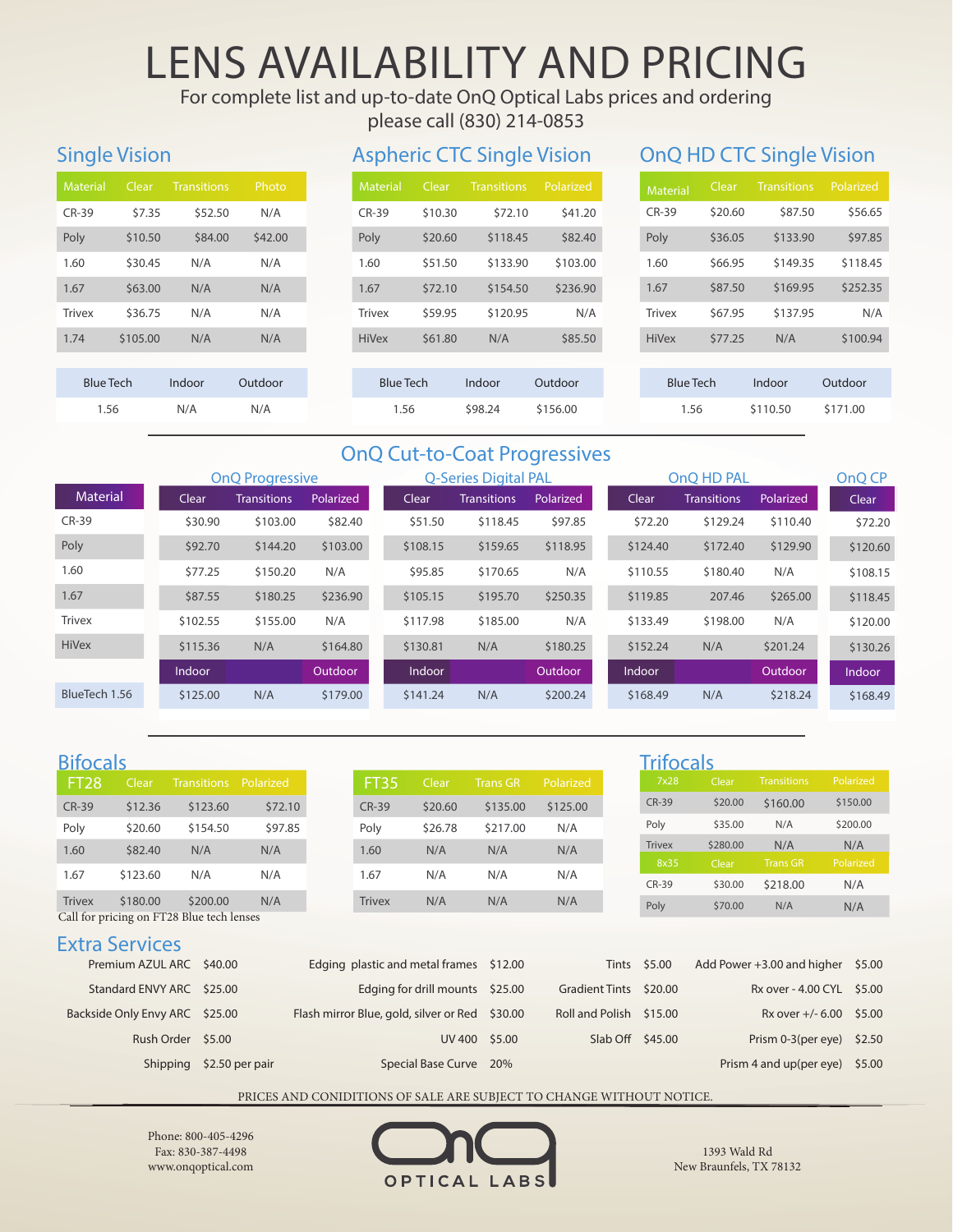# LENS OPTIONS AND DESCRIPTIONS

Single Vision - High quality, valuable finished single vision lenses.

Rx Range:

SPH -6.00 to +6.00 CYL: 0.00 to -2.00

Aspheric CTC Single Vision - Freeform Aspheric Single Vision Lenses

Rx range:

SPH -20.00 to +20.00 CYL: 0.00 to -10.00

OnQ HD CTC Single Vision - Digital Aspheric single vision lenses individualized with respect to your measurements, and the way you wear your glasses

Rx range:

SPH -10.00 to +10.00 CYL 0.00 to -4.00

### OnQ Progressive:

- Optimized PAL for any progressive wearer
- Standard design that is a blend of soft and hard corridors to give the patient easy adaptation and comfort.
- Optimized for each patient Rx, allowing them to wear a cosmetically pleasing pair of glasses without compromising optics
- Requires a seg height of 15mm or higher.
- Recommended for patients with small to medium add powers.
- Fitting cross is located 4mm above geometric center.

## Q Series - Digital PAL – SS101 (soft), SS201 (hard), and SS301 (blended):

- SS101 Soft design that is enjoyed by first time wearers
	- Most suitable design for beginners and distortion-sensitive users. Recommended for people with active lifestyles and for prescriptions with low to medium add powers.
	- Minimum Seg of 16mm is required.
	- Fitting cross is located 4mm above geometric center.
- SS201 Hard design with wider reading portion, better choice for seasoned wearers and frames with smaller B measurements
	- Recommended for prescriptions with medium to high add powers.
	- Minimum seg height of 16mm is required.
	- Fitting cross is located 4mm above geometric center.
- SS301 More advanced "blended" soft design which is ideal for emerging presbyopes, experienced wearers, and distortion-sensitive users
	- Uses a universal blended design that provides ample distance vision and a wide reading area.
		- Good choice for emerging presbyopes, as well as experienced wearers.
		- Ideally suited for all add power prescriptions and difficult Rx's.
		- Advanced aspheric compensation (measured power) in the intermediate and near zones reduces aberrations and compensates for pantoscopic tilt to provide the best optics in the as-worn position.
		- A minimum seg height of 14mm is required.
		- Fitting Cross is located 4mm above geometric center.

OnQ HD PAL - Most advanced OnQ progressive digitally surfaced with Wavefront technology to provide the thinnest and lightest lens for each and every patient. OnQ HD PALs are recommended for patients with high prescriptions and medium to high add powers.

- Fully optimized to compensate distance, intermediate, and reading in regards to panto, wrap, and vertex allowing a perfect as worn Rx for each and every patient.
- Recommend for any add power and complicated prescriptions.
- Less than 1% non-adapt with patients.
- Come in multiple corridor widths to accommodate every wearer. Optician can choose from hard, soft, or short corridors.
	- Hard Recommended for experienced wearers.
	- Soft recommended for new wearers.
	- Short recommended for frames with a small B measurement.
- OnQ HD PALs require a seg height of 15mm or higher.
- Fitting cross is located 4mm above geometric center.

#### PRICES AND CONIDITIONS OF SALE ARE SUBJECT TO CHANGE WITHOUT NOTICE.

Phone: 800-405-4296 Fax: 830-387-4498 www.onqoptical.com



1393 Wald Rd New Braunfels, TX 78132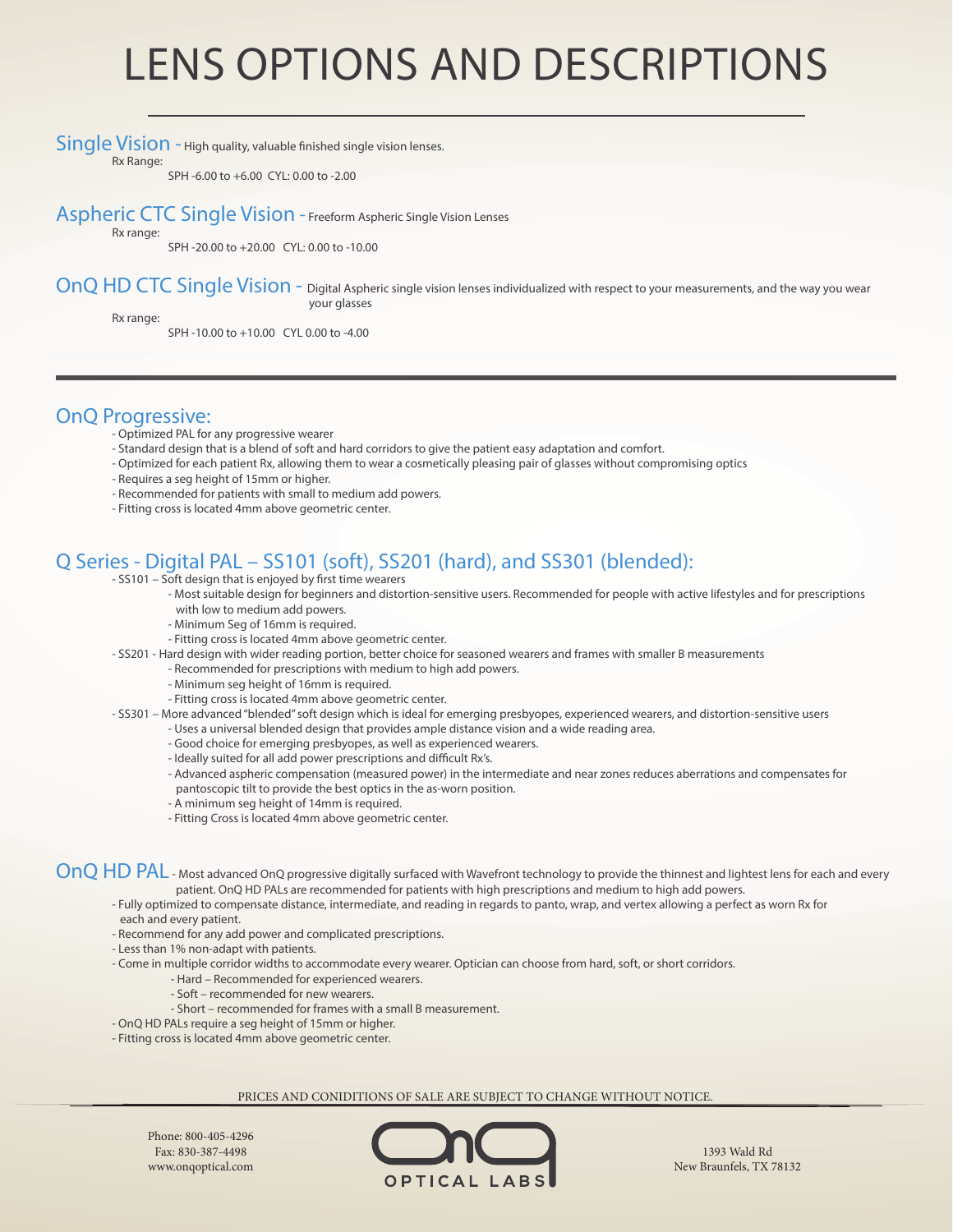# CHEMISTRIE CLIP PRICES

#### Clip prices:

- Solid color \$50.00
- Gradient or mirror color \$60.00
- Readers \$65.00
- Edging and add-on fees:
	- Crystals \$8.00/pair (come glued or detachable)
	- Edging fee for zyl, metal, groove frame orders accompanying OnQ Rx orders - no additional charge
	- Edging fee for drill mounts accompanying OnQ Rx order \$20.00
	- Retrofitting: (quoted at an extra 7-10 business days)
		- Zyl, metal, and grooved frames \$20.00
			- Drill mounts \$30.00
	- Edging fee for retail's uncut lenses sent with clip order:
		- Zyl, metal, and grooved frames \$12.00
		- Drill mounts \$25.00

#### Shipping:

- UPS (Ground) \$2.00 per clip.
	- for different shipping speeds, additional rates apply.





**E**HEMISTRIE

Chemistrie sunlenses aren't your everyday slip-on. All 24 of our sunlens colors are polarized to reduce unwanted glare and 100% of the sun's UV rays for maximum eye protection.





Ease the discomfort from hours with your computer. Our chemistrie Blue layrer filters a portion of the high energy violet and blue light emitted by computers, tablets, smart phones, and fluorescent lightening, and are available in both plano and intermediate distance powers.





Made from a premium HiVex material with a 46 ABBE value, our chemistrie+ lenses from in .25 increments from +.50 to +2.50. They have double-sided, Anti-reflective coating, and are surfaced to a 0.8mm edge thickness for a sleek look.



# **E**HEMISTRIE

Why would your customer wear  $3D$ clunky, 3-D glasses when they have a far more attractive choice? our new circular polarized C3-D lensesare compatibale with any 3-D television ussing passive lens technology, as

PRICES AND CONIDITIONS OF SALE ARE SUBJECT TO CHANGE WITHOUT NOTICE.Well as any RealD cinema production.

Phone: 800-405-4296 Fax: 830-387-4498 www.onqoptical.com



1393 Wald Rd New Braunfels, TX 78132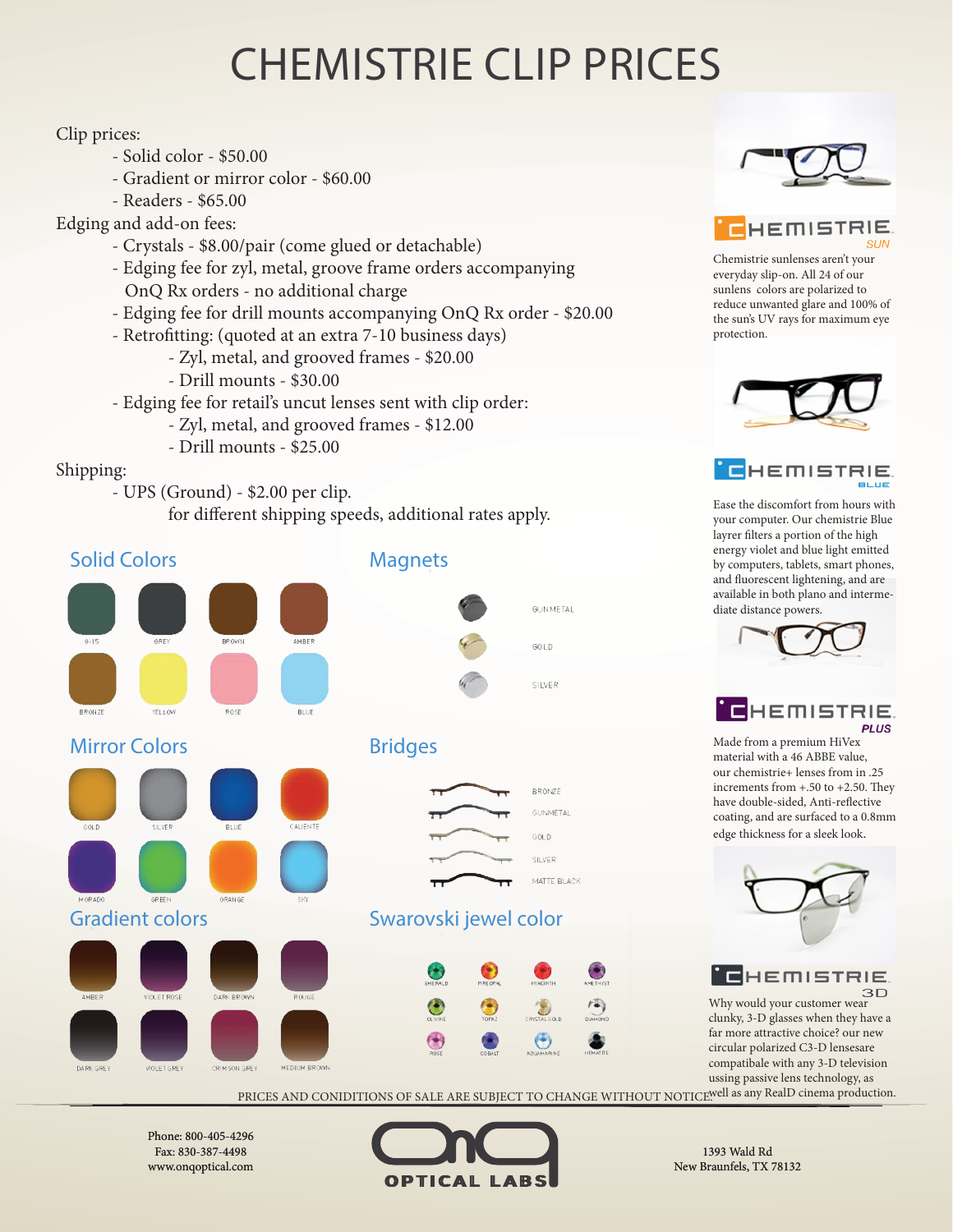# WHY WE ONLY OFFER ONQ LENS DESIGNS

**OnQ is here to free you from the constraints of name brand products. Our lenses are not only an upgrade and improvement to the brand names you know, but only OnQ's CTC lenses are made with a cut-to-coat process that increases the optical acuity and visual clarity throughout every lens. We carry a wide array of products from single vision, to fully compensated progressives. From our series of progressives, you have options of hard, soft, short, and blended designs in order to accurately fit each and every patient with the perfect prescription. We only offer in house designs because we don't feel the need to offer anything but the best, and you shouldn't feel the need to wear anything but the best.** 

# AR COATINGS

OnQ offers two in house AR coatings compatible with any lens materials, and covered with a one year warranty. We take the time to apply twice as many layers of anti-reflective coating as standard labs for a truly long-lasting lens.

High performance lens coating increases lens durability, clarity and quality.

Our lenses are coated, front and back, with high performance in-chamber hydrophobic (Standard) or super-hydrophobic (Premium) clean coats. Because our lenses are coated with the extreme in hydrophobic and oleophobic coatings, your patients receive:

- High quality through balanced AR for highest optical performance
- Reduction of distracting reflections for better vision
- Highest transparency for better cosmetic appearance
- Enhanced scratch resistance for improved durability
- Smudge resistant lenses that stay clean longer
- Water repellent makes the lens easy to clean

# AZUL: A Pristine, practically invisible lens

OnQ AZUL super-hydrophobic and super-oleophobic anti-reflective coating blocks 11% of harmful blue light that we all encounter everyday. Whether it's through computers, phones, tablets, in the office or the classroom, we are exposed to this harmful light. OnQ's specially formulated Azul AR coating can protect our eyes from the damaging effects of blue light.

# Envy: Durable to resist any day

OnQ ENVY hydrophobic and oleophobic coatings are great for day to day activity. Scratches, smudges, water, oil, or dust won't cloud up your day. You will be seeing clear skies no matter the weather.

PRICES AND CONIDITIONS OF SALE ARE SUBJECT TO CHANGE WITHOUT NOTICE.

Phone: 800-405-4296 Fax: 830-387-4498 www.onqoptical.com